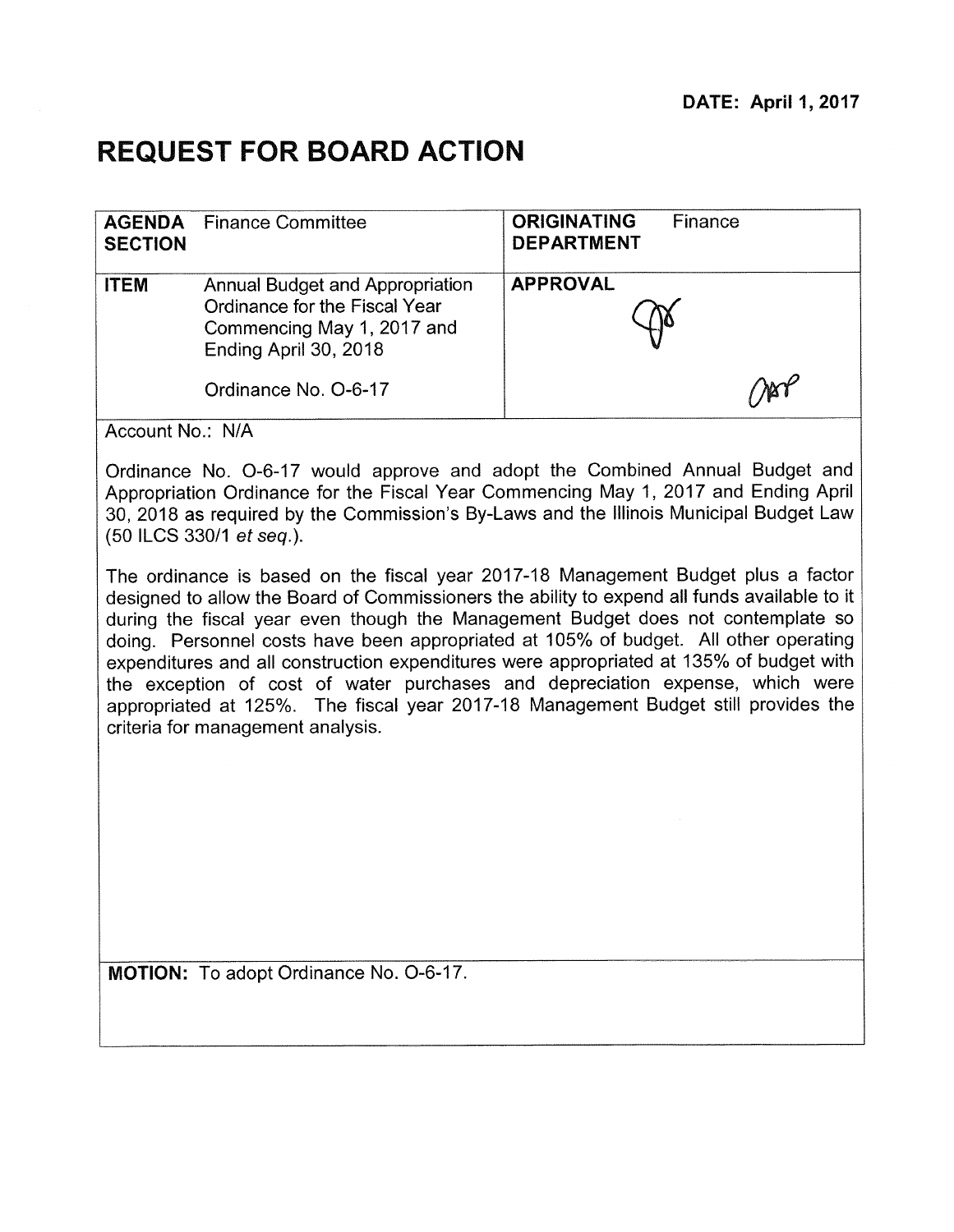### DuPAGE WATER COMMISSION

#### **ORDINANCE NO. O-6-17**

# ANNUAL BUDGET AND APPROPRIATION ORDINANCE FOR THE FISCAL YEAR COMMENCING MAY 1, 2017 AND ENDING APRIL 30, 2018

BE IT ORDAINED by the Board of Commissioners of the DuPage Water Commission, Counties of DuPage, Cook and Will, Illinois, as follows:

SECTION ONE: That the following sums are authorized by law and the same are hereby appropriated for the Water Fund, the Revenue Bond Construction Fund, the Corporate Fund and the Arbitrage Rebate Fund of the DuPage Water Commission, for the objects and purposes hereinafter specified during the fiscal year commencing May 1, 2017 and ending April 30, 2018 and that the sums of money hereinafter set forth are deemed necessary to defray all necessary expenses and liabilities of the DuPage Water Commission for said period: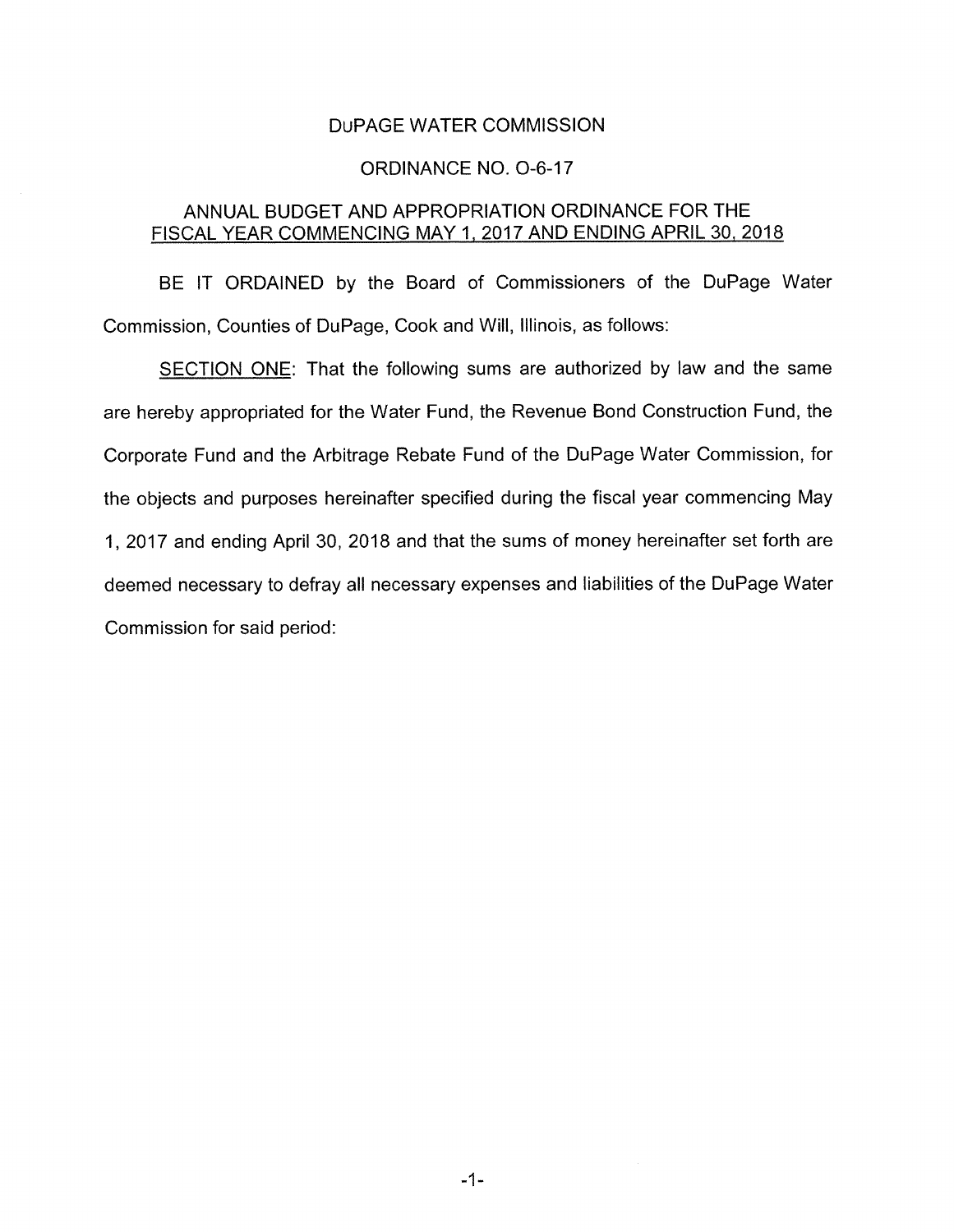| Ordinance No. O-6-17<br>DU PAGE WATER COMMISSION<br>MAY 1, 2017 TO APRIL 30, 2018 | <b>BUDGET AND APPROPRIATION ORDINANCE</b>          |                                                         |
|-----------------------------------------------------------------------------------|----------------------------------------------------|---------------------------------------------------------|
| ACCT#                                                                             | <b>ACCOUNT TITLE</b>                               | <b>BUDGET/</b><br><b>APPROPRIATION</b><br><b>AMOUNT</b> |
|                                                                                   | <b>WATER FUND RESOURCES</b>                        |                                                         |
| 01-511000                                                                         | OPERATIONS & MAINTENANCE PAYMENTS                  | 120,555,174                                             |
| 01-512000                                                                         | <b>FIXED COST PAYMENTS</b>                         |                                                         |
| 01-513000                                                                         | SUBSEQUENT CUSTOMER RATE DIFFERENTIAL              | 853,622                                                 |
| 01-514000                                                                         | <b>EMERGENCY WATER SERVICE</b>                     | 20,090                                                  |
| 01-530000                                                                         | SALES TAXES                                        |                                                         |
| 01-581000                                                                         | <b>INTEREST INCOME FROM INVESTMENTS</b>            | 560,000                                                 |
| 01-590000                                                                         | OTHER INCOME                                       |                                                         |
|                                                                                   | TOTAL WATER FUND REVENUES                          | 121,988,886                                             |
|                                                                                   | <b>WATER FUND EXPENDITURES</b>                     |                                                         |
| 01-234000                                                                         | REVENUE BOND PRINCIPAL PAYMENTS                    | 0                                                       |
| 01-232200                                                                         | CAPITAL LEASE PRINCIPAL PAYMENTS                   | 0                                                       |
| 01-60-611000                                                                      | SALARIES OF COMMISSION PERSONNEL                   | 3,319,407                                               |
| 01-60-612000                                                                      | PERSONNEL - PENSION, INSURANCE AND TAXES           | 1,339,589                                               |
| 01-60-613000                                                                      | PERSONNEL - TRAINING, DEVELOPMENT AND TRAVEL       | 76,860                                                  |
| 01-60-619000                                                                      | OTHER PERSONNEL EXPENSES                           | 27,615                                                  |
| 01-60-621000                                                                      | <b>WATER CONSERVATION</b>                          | 27,000                                                  |
| 01-60-623000                                                                      | COST OF INVESTMENT FEES AND BANK CHARGES           | 128,520                                                 |
| 01-60-625000                                                                      | LEGAL SERVICES AND NOTICES                         | 239,625                                                 |
| 01-60-626000                                                                      | <b>AUDIT SERVICES</b>                              | 43,200                                                  |
| 01-60-628000                                                                      | CONSULTING SERVICES                                | 294,300                                                 |
| 01-60-629000                                                                      | CONTRACTUAL SERVICES                               | 661,365                                                 |
| 01-60-640000                                                                      | <b>INSURANCE COVERAGES</b>                         | 890.730                                                 |
| 01-60-651000                                                                      | <b>OCCUPANCY COSTS</b>                             | 292,329                                                 |
| 01-60-652000                                                                      | OFFICE SUPPLIES AND PUBLICATIONS                   | 45,571                                                  |
| 01-60-653000                                                                      | PRINTING AND POSTAGE EXPENSES                      | 20,588                                                  |
| 01-60-654000                                                                      | PROFESSIONAL DUES                                  | 30,517                                                  |
| 01-60-655000                                                                      | COST OF REPAIRS AND MAINT. OF OFFICE EQUIPMENT     | 18,387                                                  |
| 01-60-656000                                                                      | REPAIRS AND MAINTENANCE OF BUILDINGS               | 286,875                                                 |
| 01-60-658000                                                                      | <b>COMPUTER SOFTWARE</b>                           | 36,855                                                  |
| 01-60-659000                                                                      | SOFTWARE MAINTENANCE                               | 130,343                                                 |
| 01-60-659100                                                                      | OTHER ADMINISTRATIVE EXPENSES                      | 18,765                                                  |
| 01-60-661100                                                                      | <b>COST OF WATER PURCHASES</b>                     | 128,049,613                                             |
| 01-60-661200                                                                      | ELECTRIC UTILITY EXPENSES                          | 2,763,450                                               |
| 01-60-661300                                                                      | PURCHASE OF WATER CHEMICALS                        | 36,045                                                  |
| 01-60-661400                                                                      | COST OF WATER TESTING                              | 33,413                                                  |
| 01-60-662000                                                                      | PUMP STATION OPERATIONS                            | 468,511                                                 |
| 01-60-663000                                                                      | COST OF REPAIRS AND MAINTENANCE OF PIPELINES       | 887,963                                                 |
| 01-60-664000                                                                      | COST OF REPAIRS AND MAINT. OF VEHICLES & EQUIPMENT | 126,225                                                 |
| 01-60-680000                                                                      | LAND AND RIGHT-OF-WAY ACQUISITION COSTS            | 20,858                                                  |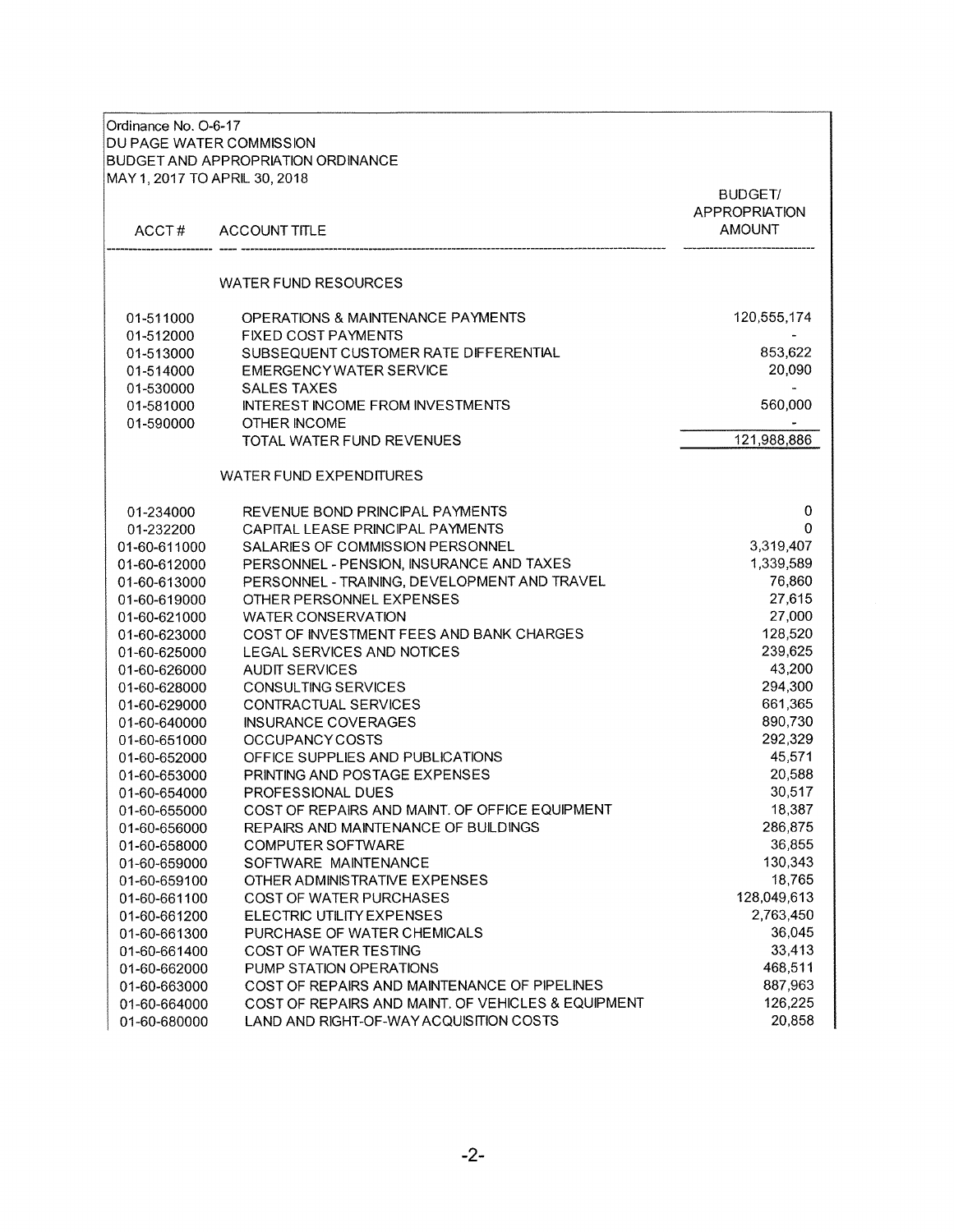| 01-60-685000 | COST OF FURNITURE & EQUIPMENT PURCHASES            | 39,960          |
|--------------|----------------------------------------------------|-----------------|
| 01-60-686000 | COST OF MOTOR VEHICLES PURCHASES                   | 47,250          |
| 01-60-690000 | <b>DEPRECIATION EXPENSES</b>                       | 11,367,500      |
| 01-60-700000 | COMMISSION CAPITAL PROJECTS                        | 23,604,750      |
| 01-60-798000 | COST OF CAPITALIZED FIXED ASSETS                   | 0               |
| 01-60-799000 | <b>CONTINGENCY</b>                                 | 94,483,989      |
|              | TOTAL WATER FUND EXPENDITURES                      | 269,857,968     |
|              | WATER FUND REVENUE OVER (UNDER) EXPENDITURES       | (147, 869, 082) |
|              | ESTIMATED AVAILABLE WATER FUND BALANCES 05/01/2017 | 147,869,082     |
|              | AVAILABLE WATER FUND BALANCES 04/30/2018           | (0)             |
|              | ESTIMATED AVAILABLE WATER FUND BALANCES            | 05/01/17        |
|              | Cash and Cash Equivalents                          | 13,586,535      |
|              | <b>Investments</b>                                 | 143,861,206     |
|              | <b>Accounts Payable</b>                            | (9,578,659)     |
|              | TOTAL ESTIMATED AVAILABLE WATER FUND BALANCES      | 147,869,082     |
|              |                                                    |                 |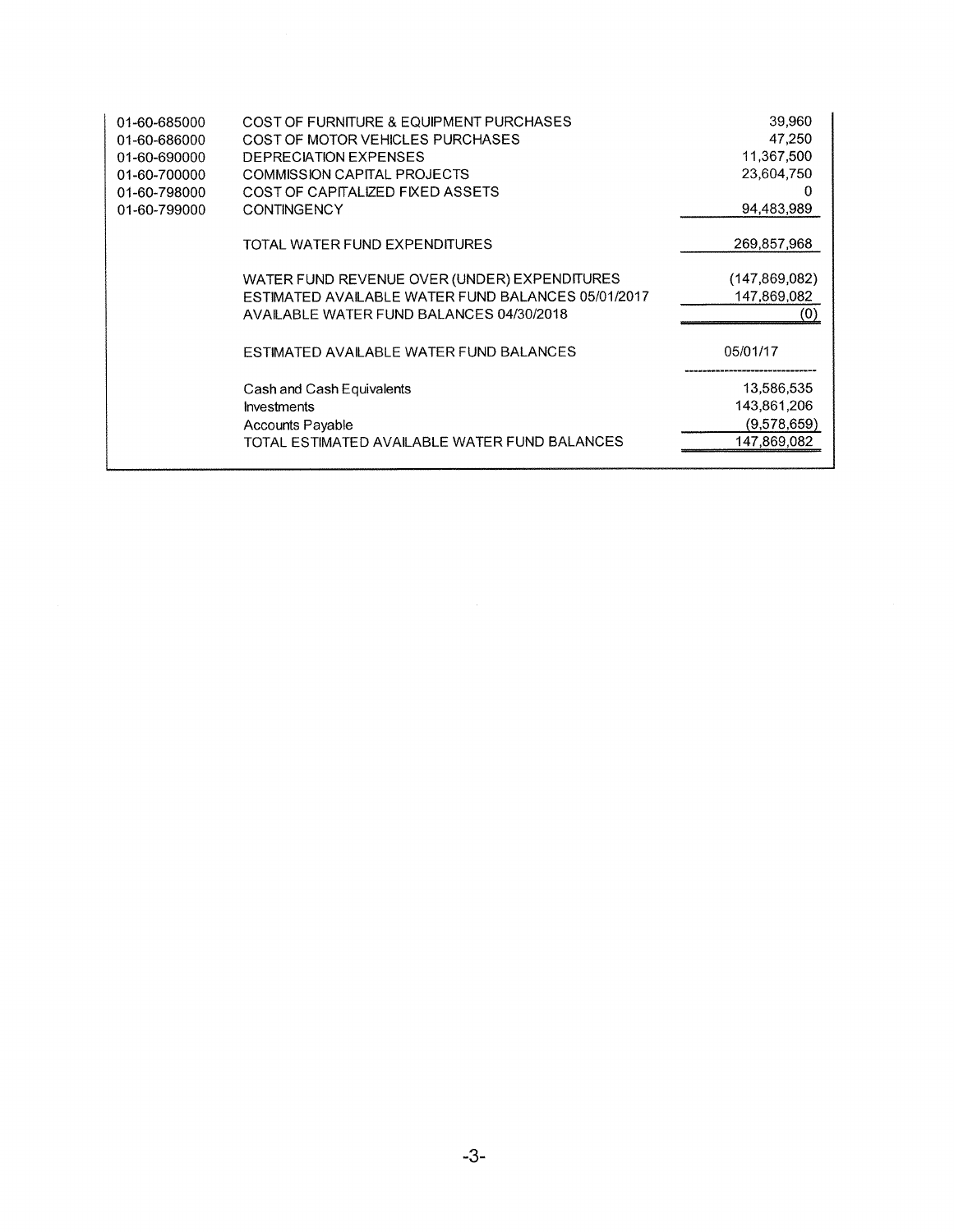SECTION TWO: This Ordinance shall be in full force and effect from and after its adoption.

SECTION THREE: This Ordinance shall be available for public inspection at the office of the DuPage Water Commission.

J. Broda, R. Gans, J. Healy, D. Loftus, D. Novotny, R. Obarski, AYES: J. Pruyn, N. Scheck, P. Suess, and J. Zay NAYS: None ABSENT: J. Fennell, D. Russo, and F. Saverino

ADOPTED this  $20^{4}$  day of  $\frac{2}{3}$   $\frac{2017}{3}$ 

**<sup>4</sup>**/  $Ch2$ iirmai

ATTEST: Clerk

Board/Ordinances/2017/0-6-17.docx

(SEAL)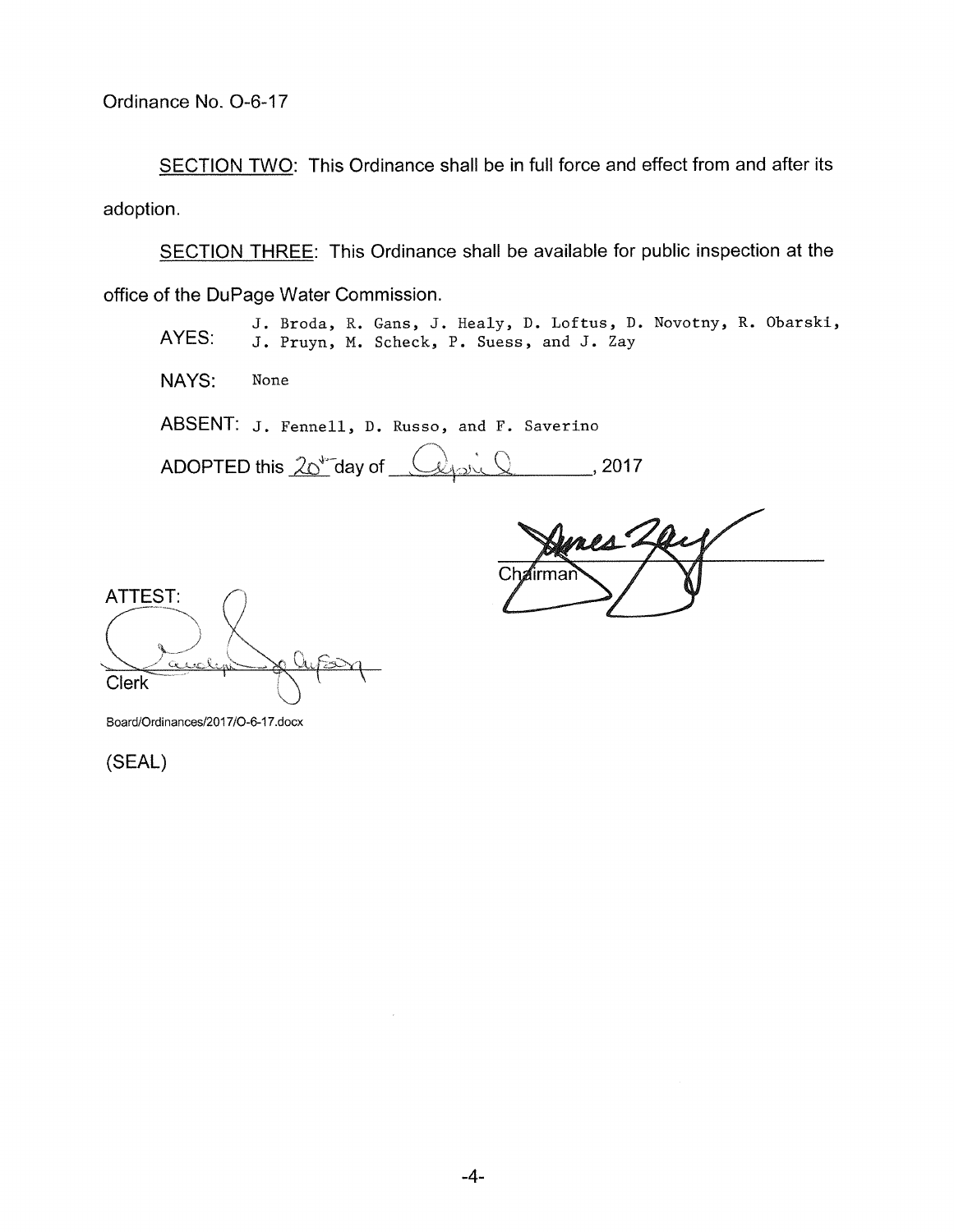STATE OF ILLINOIS )SS COUNTY OF COOK )

### **CERTIFICATION**

I, the undersigned, do hereby certify that I am the duly qualified Clerk of the DuPage Water Commission, Counties of DuPage, Cook, and Will, Illinois, and as such Clerk, I am the keeper of the official journal of proceedings, books, records, minutes, and files of the DuPage Water Commission and of the Board of Commissioners thereof.

I do further certify that the attached is a full, true and complete copy of Ordinance No. 0-6-17: Annual Budget and Appropriation Ordinance for the Fiscal Year Commencing May 1, 2017 and Ending April 30, 2018.

IN WITNESS WHEREOF, I have hereunto affixed my official signature and the rate seal of the DuPage Water Commission this  $2^{\sqrt{5}}$  day of corporate seal of the DuPage Water Commission this  $\frac{2\sqrt{5}}{2}$  day of Capril , 2017.

Carolyn Johnson **Clerk** 

(SEAL)